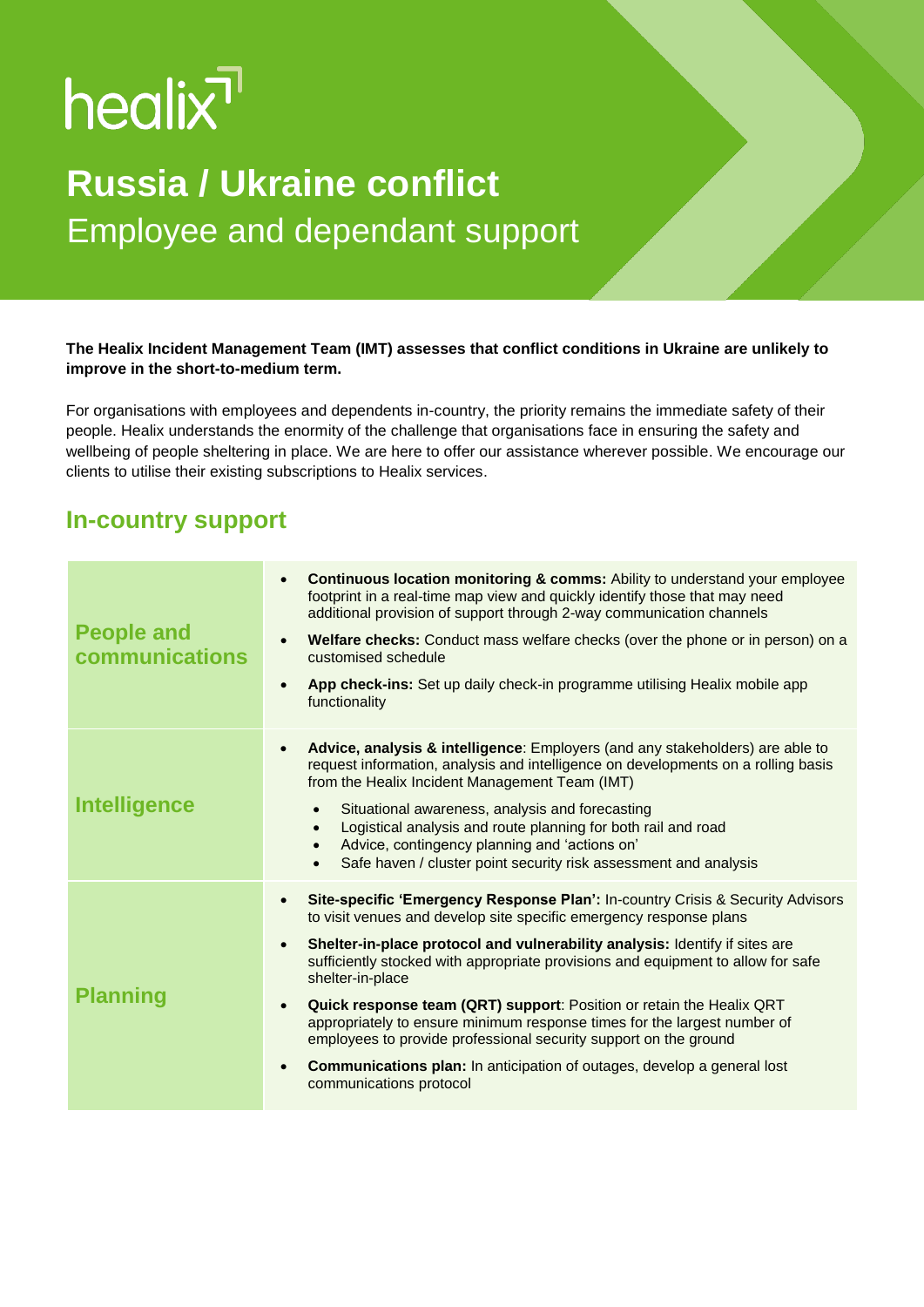

| <b>Operations</b>              | <b>Evacuations:</b> Coordinate and conduct evacuation and relocation missions on a<br>$\bullet$<br>case-by-case basis<br>Support package delivery: provide staff sheltering in place with support package<br>$\bullet$<br>deliveries of essential items which could be in short supply, including goods such<br>as:<br>First aid kits / medicines<br>$\bullet$<br>Satellite phones / SIM cards<br>$\bullet$<br>Cash<br>Provisions / food stuffs<br>Ad-hoc ground moves: Perform ground moves to accommodation clusters /<br>$\bullet$<br>employee groups on a request basis, coordinated through the IMT<br><b>Reconnaissance of venues: Reconnaissance on-the-ground of cluster towns,</b><br>$\bullet$<br>identifying specific accommodation options, establish relationships with site hosts /<br>management to obtain direct and immediate notifications on accommodation<br>availability<br>Re-entry plan: Support re-entry plans in the event that the conflict deescalates<br>$\bullet$<br>and the security risk landscape improves |
|--------------------------------|--------------------------------------------------------------------------------------------------------------------------------------------------------------------------------------------------------------------------------------------------------------------------------------------------------------------------------------------------------------------------------------------------------------------------------------------------------------------------------------------------------------------------------------------------------------------------------------------------------------------------------------------------------------------------------------------------------------------------------------------------------------------------------------------------------------------------------------------------------------------------------------------------------------------------------------------------------------------------------------------------------------------------------------------|
| <b>Medical and</b><br>training | Remote medical assistance: Access to telemedicine and medical advice<br>$\bullet$<br>Remote medical screening: Health assessments to help identify vulnerable<br>$\bullet$<br>persons, with follow up mental health / psycho-social support<br>First aid kits and training: Provide robust medical kits with fundamental trauma<br>$\bullet$<br>training session based on the M.A.R.C.H principle in conjunction with delivery                                                                                                                                                                                                                                                                                                                                                                                                                                                                                                                                                                                                             |

## **Displaced Employee Support (DES)**

Alongside supporting employees and dependents still in Ukraine, we are also able to provide continued support to displaced persons who have evacuated and may be finding it difficult to adjust.

Business insurance policies typically exclude times of war from coverage, meaning that many of these people are not able to get the support they need. Healix are offering employers the opportunity to support their people for a short-term period while they make plans for recovery and business continuity however that may look.

| <b>Medical</b> | Medical assistance and advice: Employees access 24/7 medical assistance and<br>$\bullet$<br>advice through a dedicated helpline. The Healix Medical Team can manage and<br>coordinate medical treatment internationally including providing telemedicine<br>appointments<br>Remote medical screening: Health assessments to help identify vulnerable<br>$\bullet$<br>persons |
|----------------|------------------------------------------------------------------------------------------------------------------------------------------------------------------------------------------------------------------------------------------------------------------------------------------------------------------------------------------------------------------------------|
|                | Mental health support: Remote Mental Health assessments and follow-up<br>$\bullet$<br>treatments including counselling and psychiatric services (for both adults and<br>children), as well as local in-person appointments with mental health specialists,<br>and dedicated in-person or remote psycho-social post-trauma counselling services                               |